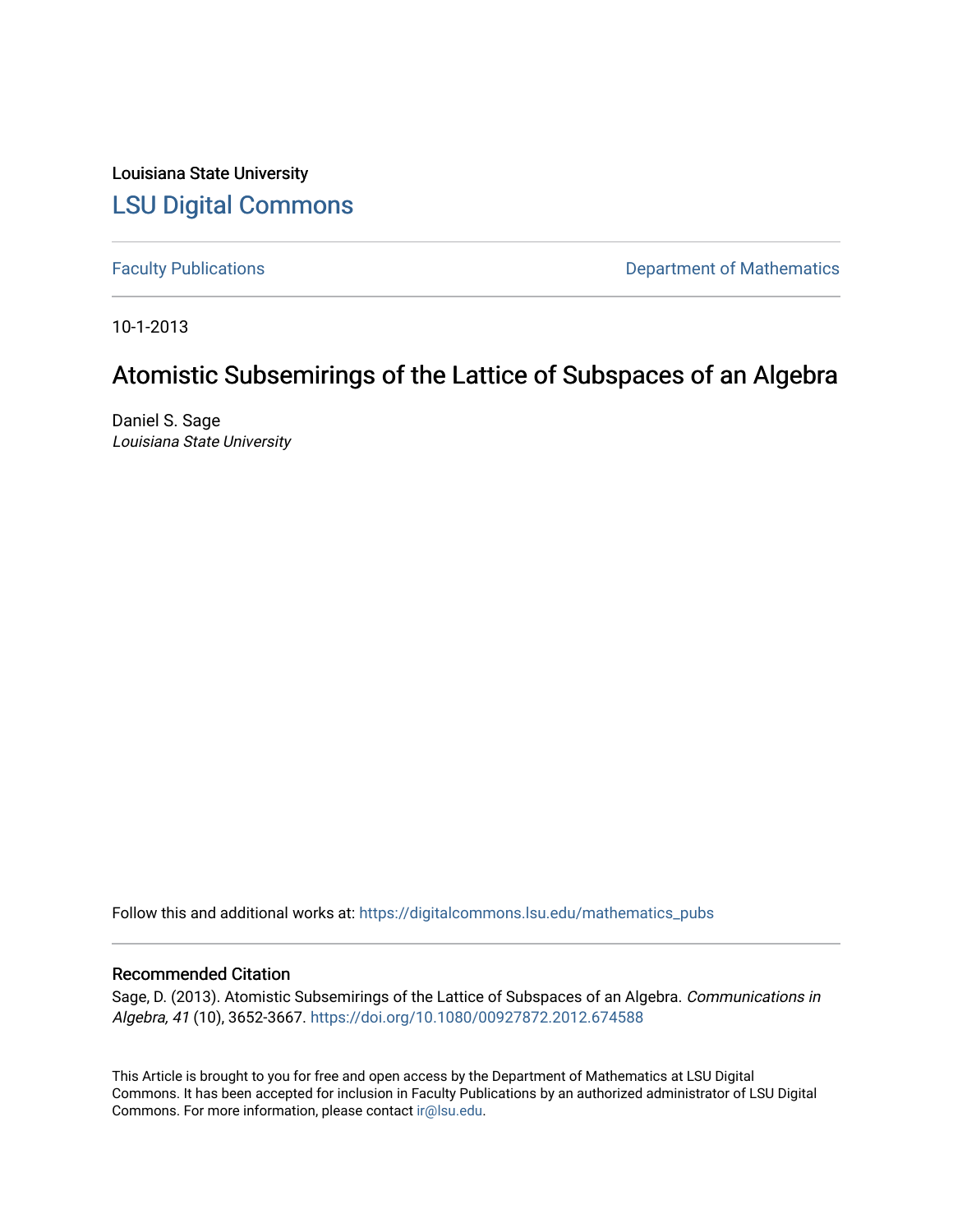# ATOMISTIC SUBSEMIRINGS OF THE LATTICE OF SUBSPACES OF AN ALGEBRA

DANIEL S. SAGE

ABSTRACT. Let  $A$  be an associative algebra with identity over a field  $k$ . An atomistic subsemiring  $R$  of the lattice of subspaces of  $A$ , endowed with the natural product, is a subsemiring which is a closed atomistic sublattice. When R has no zero divisors, the set of atoms of R is endowed with a multivalued product. We introduce an equivalence relation on the set of atoms such that the quotient set with the induced product is a monoid, called the condensation monoid. Under suitable hypotheses on  $R$ , we show that this monoid is a group and the class of  $k1_A$  is the set of atoms of a subalgebra of A called the focal subalgebra. This construction can be iterated to obtain higher condensation groups and focal subalgebras. We apply these results to  $G$ -algebras for  $G$  a group; in particular, we use them to define new invariants for finite-dimensional irreducible projective representations.

## 1. INTRODUCTION

Let A be an associative algebra with identity over a field k, and let  $S(A)$  be the complete lattice of subspaces of  $A$ . The algebra multiplication on  $A$  induces a product on  $S(A)$  given by  $EF = \text{span}\{ef \mid e \in E, f \in F\}$ . The lattice S thus becomes an additively idempotent semiring, with  $\{0\}$  and  $k = k1_A$  (which we will often denote by 0 and 1) as the additive and multiplicative identities.

Let R be a closed sublattice of  $S(A)$  which is also a subsemiring, i.e., R contains  $0$  and  $k$  and is closed under arbitrary sums and intersections and finite products. (We do not require the maximum element of R to be  $A$ .) A nonzero element  $X \in R$  is called decomposable (or join-reducible) if there exists  $U, V \subsetneq R$  such that  $X = U + V$  and indecomposable otherwise. It is immediate that the multiplication in  $R$  is determined by the product of indecomposable elements. In other words, the semiring structure is determined by the structure constants  $c_{U,V}^W$  for  $U, V, W \in R$ indecomposable, where  $c_{U,V}^W$  is 1 if  $W\subset UV$  and 0 otherwise.

In this paper, we consider subsemirings  $R$  whose product is determined by its minimal nonzero elements–the atoms of the lattice. This means that the indecomposable elements of  $R$  are precisely the atoms, so that every nonzero element is a join of atoms, i.e.,  $R$  is an atomistic lattice<sup>1</sup>.

**Definition 1.1.** A subsemiring  $R \subset S(A)$  is called an *atomistic subsemiring* of  $S(A)$  if it is also a closed atomistic sublattice.

Note that  $k$  is always an atom in  $R$ .

<sup>2000</sup> Mathematics Subject Classification. Primary: 16Y60, 20N20; Secondary: 16W22.

The author gratefully acknowledges support from NSF grant DMS-0606300 and NSA grant H98230-09-1-0059.

<sup>&</sup>lt;sup>1</sup>In the usual definition, every nonzero element of an atomistic lattice is a finite join of atoms. In this paper, we allow arbitrary joins of atoms.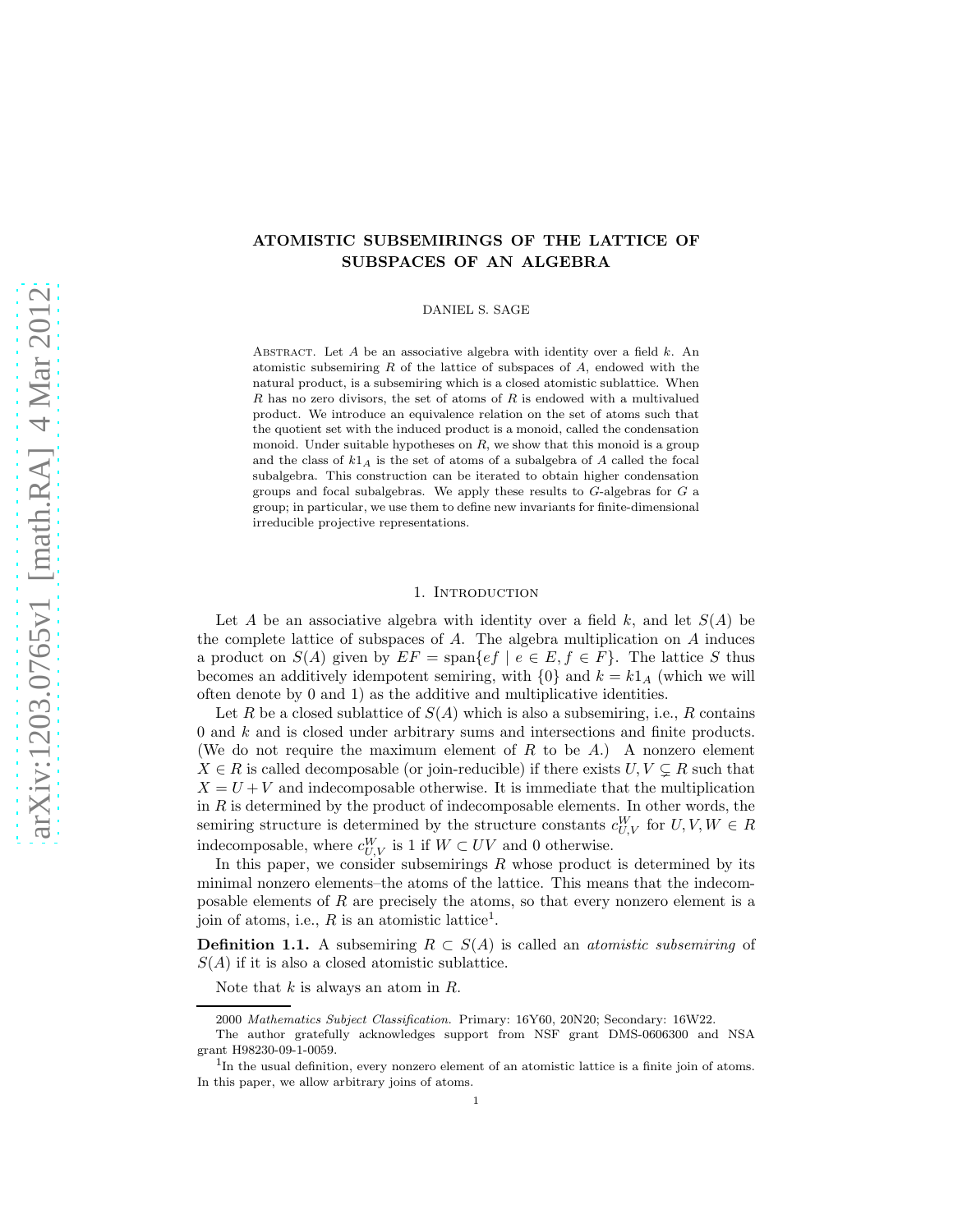*Example 1.2.* For any A,  $S(A)$  and  $\{0,1\}$  are atomistic subsemirings.

*Example* 1.3. Let X be any proper subspace with  $X + k1_A = A$ . Then  $R =$  $\{0, 1, X, A\}$  is an atomistic subsemiring if and only if  $X^2 \in R$ . All four possible values for  $X^2$  can occur. Indeed, if we let  $X = k\bar{t}$  in the three two-dimensional algebras  $k[t]/(t^2)$ ,  $k[t]/(t^2-1)$ , and  $k[t]/(t^2-t)$ , we obtain  $X^2$  equal to 0, 1, and X respectively. On the other hand, if  $X = \text{span}(\bar{t}, \bar{t}^2)$  in  $A = k[t]/(t^3 - 1)$ , then  $X^2 = A$ . (Note that there are never any atomistic subsemirings of size 3.)

Example 1.4. Let V be a vector space with dim  $V \geq 2$ , and suppose (char k, dim V) = 1. Let  $A = \text{End}(V)$ , and let  $X = \{x \in \text{End}(V) \mid \text{tr}(x) = 0\}$ . Then  $R = \{0, 1, X, A\}$ is atomistic with  $X^2 = A$ . To see this, simply note that every matrix unit lies in  $X^2$ :  $E_{ii} = E_{ij} E_{ji}$  and  $E_{ij} = E_{ij} (E_{ii} - E_{jj})$  where  $i \neq j$ .

Our primary motivation for considering atomistic subsemirings comes from representation theory. Let  $G$  be a group which acts on  $A$  by algebra automorphisms. This means that A is a  $k[G]$ -module such that  $g \cdot 1_A = 1_A$  and  $g \cdot (ab) = (g \cdot a)(g \cdot b)$ for all  $g \in G$  and  $a, b \in A$ . We let  $S_G(A) \subset S(A)$  be the set of all  $k[G]$ -submodules of A. This set, called the subrepresentation semiring of A, is simultaneously a subsemiring and complete sublattice of  $S(A)$ ; such semirings were introduced and studied in [9, 10]. If A is a completely reducible representation, i.e., a direct sum of irreducible representations, then  $S_G(A)$  is an atomistic subsemiring. For example, this occurs when  $G$  is finite,  $A$  is finite-dimensional, and  $k$  has characteristic zero.

When  $G = SU(2)$  (or more generally, G is a *quasi-simply reducible* group), then the subrepresentation semirings for the  $G$ -algebras  $\text{End}(V)$  (with V a representation of  $G$ ) have had important applications in materials science and physics  $[5, 4, 9]$ . The structure of such semirings is intimately related to the theory of  $6j$ -coefficients from the quantum theory of angular momentum [9, 10, 11, 6].

Our goal in this paper is to study the set of atoms  $\mathcal{Q}(R)$  of an atomistic subsemiring and to use it to define new invariants for appropriate  $R$ –the condensation group, the focus, the focal subalgebra, and higher analogues. Our methods are motivated by the theory of hypergroups.

We now give a brief outline of the contents of the paper. In Section 2, we define a multivalued product on the set  $\mathcal{Q}(R)$  of atoms of an atomistic subsemiring R. In the next section, we introduce an equivalence relation  $\zeta^*$  on  $\mathcal{Q}(R)$ . We show that if R has no zero-divisors, then the quotient set  $\mathcal{Q}(R)/\zeta^*$  is naturally a monoid (called the condensation monoid) while if  $R$  is *weakly reproducible*, the condensation monoid is in fact a group. In Section 4, we define the focus  $\varpi_R \subset \mathcal{Q}(R)$  and focal subalgebra  $F(R) \subset A$  of R. The main result is Theorem 4.3, which states that if R is weakly reproducible of finite length, then  $[0, F(R)]$  is an atomistic subsemiring with the same properties and whose set of atoms is  $\varpi_R$ . This allows us to iterate our construction to obtain higher order versions of our invariants. In Section 5, we prove Theorem 4.3 by analyzing *complete subsets* of  $\mathcal{Q}(R)$ . We apply our results to G-algebras in the final section. In particular, we show how to associate new invariants to irreducible projective representations.

## 2. A hyperproduct on the set of atoms

From now on, R will always be an atomistic subsemiring of  $S(A)$ . Let  $\mathcal{Q}(R)$ denote the set of atoms of R. If  $R = S_G(A)$  for a G-algebra A, we write  $\mathcal{Q}_G(A)$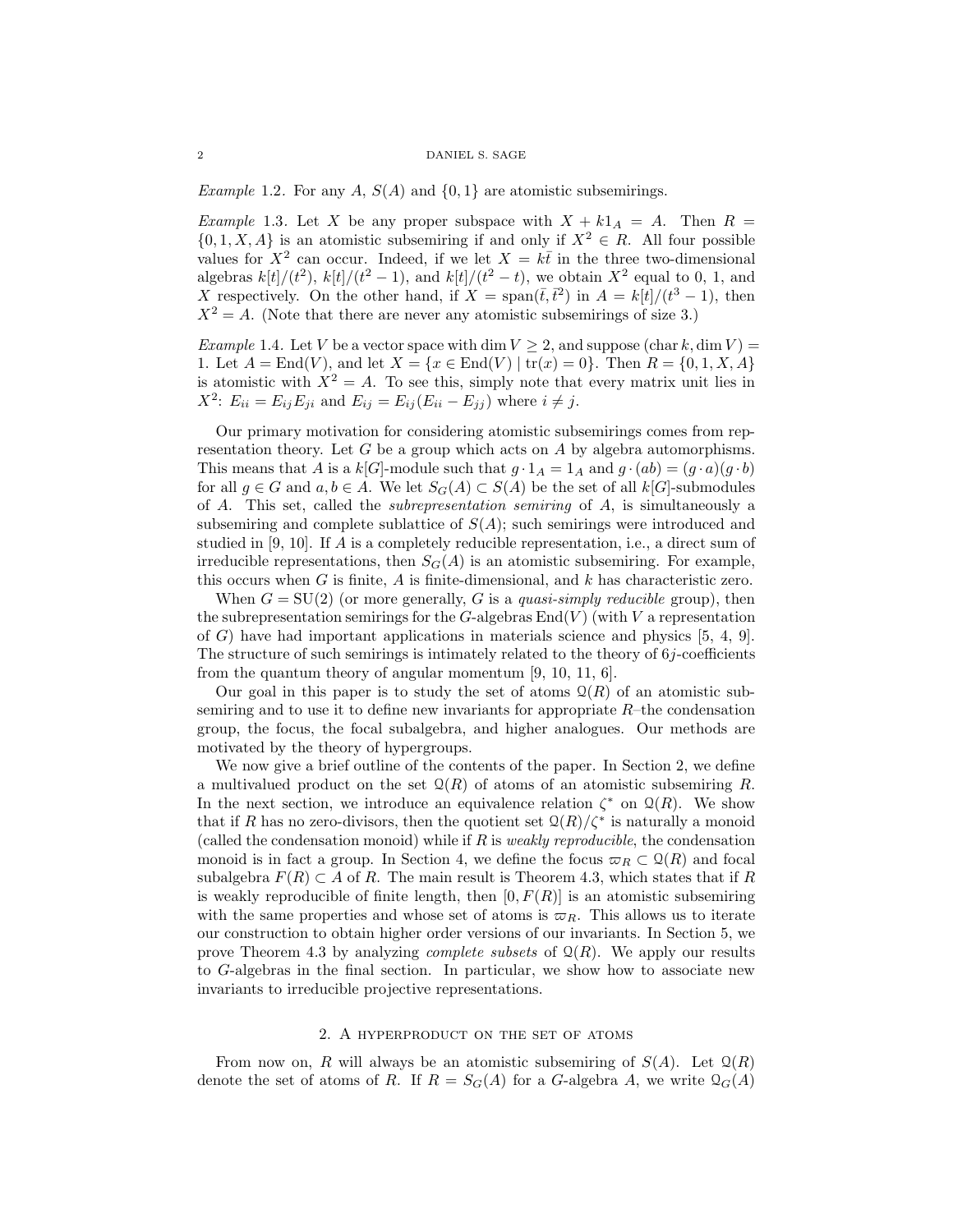instead of  $\mathcal{Q}(S_G(A))$ . We make the notational convention that, unless otherwise specified, capital letters towards the end of the alphabet will denote atoms.

There is a natural operation  $\mathcal{Q}(R) \times \mathcal{Q}(R) \to \mathcal{P}(\mathcal{Q}(R))$  given by  $X \circ Y = \{Z \in$  $\mathcal{Q}(R) \mid Z \subset XY$ . Our first goal is to find a natural equivalence relation on  $\mathcal{Q}(R)$ (for appropriate  $R$ ) for which  $\circ$  induces a monoid (or group) structure on the set of equivalence classes.

Before proceeding, we need to recall some definitions from the theory of hypergroups. A set  $\mathcal H$  is called a hypergroupoid if it is endowed with a binary operation  $\circ$ :  $\mathcal{H} \times \mathcal{H} \to \mathcal{P}^*(\mathcal{H})$ , where  $\mathcal{P}^*(\mathcal{H})$  is the set of nonempty subsets of  $\mathcal{H}$ . If this operation is associative, then  $H$  is called a semihypergroup; if  $H$  also satisfies the reproductive law  $\mathcal{H} \circ x = \mathcal{H} = x \circ \mathcal{H}$  for all  $x \in \mathcal{H}$ , then  $\mathcal{H}$  is called a hypergroup. (For more details on hypergroups, see the books by Corsini [1] and Vougiouklis [12].)

An element e of the hypergroupoid  $\mathcal H$  is called a scalar identity if  $e \circ x = \{x\}$  $x \circ e$  for all  $x \in \mathcal{H}$ ; if a scalar identity exists, it is unique. For later use, we introduce a weak version of the reproductive law. A hypergroupoid with scalar identity  $e$ satisfies the *weak reproductive law* if for any  $x \in \mathcal{H}$ , there exists  $u, v \in \mathcal{H}$  such that  $e \in x \circ u \cap v \circ x$ . Note that a semihypergroup that satisfies the weak reproductive law is a hypergroup. Indeed, given  $y \in \mathcal{H}$ ,  $y \in y \circ e \subset y \circ (v \circ x) = (y \circ v) \circ x$ , so there exists  $w \in y \circ v$  such that  $y \in w \circ x$ . Similarly, there exists w' such that  $y \in x \circ w'.$ 

In general,  $\mathcal{Q}(R)$  is not even a hypergroupoid. However, we have the following result:

**Proposition 2.1.** Let R be an atomistic subsemiring. Then  $(\mathcal{Q}(R), \circ)$  is a hypergroupoid if and only if R is an entire semiring (i.e., R has no left or right zero divisors).

*Proof.* Suppose R is entire. If  $X, Y \in \mathcal{Q}(R)$ , then the nonzero subspace XY must contain an atom, so  $X \circ Y \neq \emptyset$ . Conversely, if E, F are nonzero elements of R such that  $EF = 0$ , then choosing  $X, Y \in \mathcal{Q}(R)$  such that  $X \subset E$  and  $Y \subset F$  implies that  $XY = 0$ , i.e.,  $X \circ Y = \emptyset$ .

In particular, if A has zero divisors, then  $Q(S(A))$  is not a hypergroupoid. We will only be interested in atomistic subsemirings R for which  $\mathcal{Q}(R)$  is a hypergroupoid, so, from now on, we assume that  $R$  is entire, unless otherwise specified. Note that k is a scalar identity for  $\mathcal{Q}(R)$ .

We begin by considering a motivating example. We need to recall some basic properties of semisimple, multiplicity-free representations. This class of G-modules is closed under taking submodules and quotients. Any such representation  $V$  is the direct sum of its irreducible submodules, and this is the only way of decomposing  $V$ as the internal direct sum of irreducible submodules. Moreover, there is a bijection between the power set of the set of irreducible submodules of V and the set of subrepresentations of V given by  $J \mapsto \sum_{X \in J} X$ . It follows that if  $\{V_i \mid i \in I\}$  is a collection of submodules of V and  $W = \sum_{i \in I} V_i$ , then for X irreducible,  $X \subset W$  if and only if  $X \subset V_j$  for some  $j \in I$ .

**Proposition 2.2.** Let A be a multiplicity-free  $G$ -algebra with no proper, nontrivial left (or right) invariant ideals. Then  $\mathcal{Q}_G(A)$  is a hypergroup.

*Proof.* First, we show that the multiplication on  $Q_G(A)$  is associative. Fix  $X, Y, Z \in$  $\mathfrak{Q}_G(A)$ . Since A is multiplicity-free,  $XY = \sum_{j\in J} U_j$ , where  $X \circ Y = \{U_j \mid j \in J\}$ .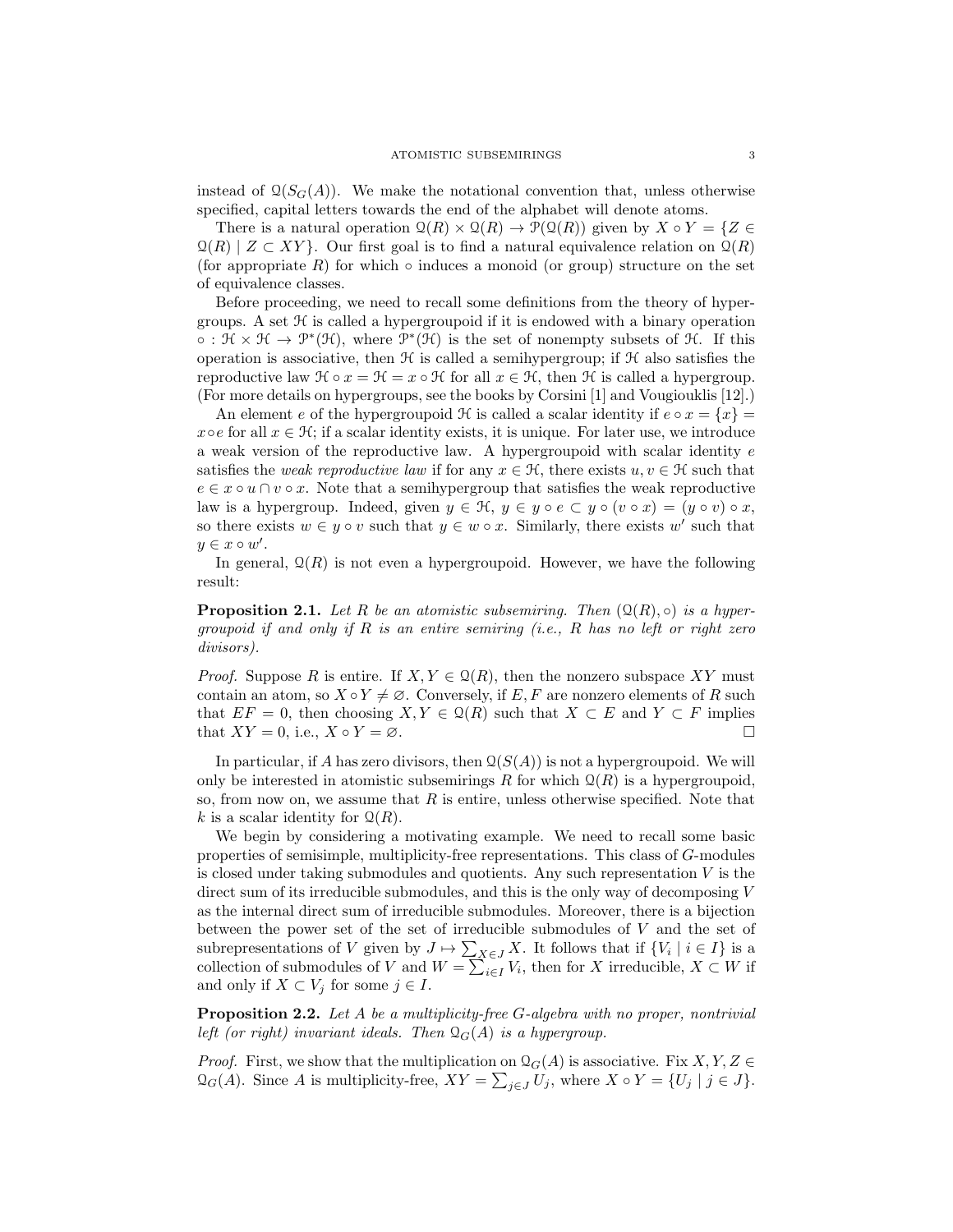As discussed above, an irreducible submodule W lies in  $(XY)Z = \sum U_jZ$  if and only if it is contained in  $U_iZ$  for some i, i.e.,  $W \in U_i \circ Z$ . We thus see that  $(X \circ Y) \circ Z$ is the set of irreducible submodules of  $XYZ$ . A similar argument shows that the same holds for  $X \circ (Y \circ Z)$ .

Next, we show that  $X \circ Y \neq \emptyset$  for any  $X, Y \in \mathcal{Q}_G(A)$ . It suffices to show that  $XY \neq 0$  for all X, Y. Let  $Y^{\perp} = \{a \in A \mid ay = 0 \text{ for all } y \in Y\}$ . The subspace  $Y^{\perp}$ is clearly a left ideal. Moreover, it is a subrepresentation: given  $g \in G, u \in Y^{\perp}$ ,  $(g \cdot a)u = g \cdot (a(g^{-1} \cdot u)) = g \cdot 0 = 0$ . Since  $Y^{\perp} \neq A$ , our hypothesis on invariant left ideals implies that  $Y^{\perp} = 0$  and  $XY \neq 0$  for all X.

Finally, we show that  $X \circ \mathcal{Q}_G(A) = \mathcal{Q}_G(A) = \mathcal{Q}_G(A) \circ X$  for any X. The subspace  $AX$  is a nonzero left ideal which is obviously a subrepresentation, so  $AX = A$ . Writing A as a sum of irreducible submodules  $A = \sum_{i \in I} U_i$ , we have  $A = \sum U_i X$ . The usual multiplicity-free argument shows that each  $U_j$  lies in some  $U_{i_j}X$ , so  $U_j \in U_{i_j} \circ X$ . The other equality uses the condition on invariant right  $ideals.$ 

Matrix algebras give an important class of examples. If V is a finite-dimensional vector space and  $\text{End}(V)$  is a G-algebra, then V is naturally a projective representation of G [8]. It was further shown in [8] that  $End(V)$  for such representations has no proper, nontrivial invariant left or right ideals if and only if  $V$  is irreducible. Hence, we obtain:

**Corollary 2.3.** If  $V$  is a finite-dimensional irreducible projective representation of a group such that  $\text{End}(V)$  is multiplicity free, then  $\mathcal{Q}_G(\text{End}(V))$  is a hypergroup.

This corollary applies, for example, to every irreducible complex representation of  $SU(2)$ .

The importance of Proposition 2.2 stems from the fact that there is a group naturally associated to every hypergroup. More generally, let  $H$  be a semihypergroup. Consider the relation  $\beta$  defined by  $x \beta y$  if and only if there exists  $z_1, \ldots, z_n \in \mathcal{H}$ such that  $x, y \in z_1 \circ \cdots \circ z_n$ . Koskas showed that if  $\beta^*$  is the transitive closure of  $\beta$ , then the induced multiplication makes  $\mathcal{H}/\beta^*$  into a semigroup, and  $\beta^*$  is the largest equivalence relation on  $\mathcal H$  with this property [7]. If  $\mathcal H$  is a hypergroup, then Freni proved that  $\beta$  is automatically transitive [2]; thus,  $\mathcal{H}/\beta$  is a group.

We are led to the following provisional definition.

**Definition 2.4.** Let A be a G-algebra satisfying the hypotheses of Proposition 2.2. The group  $Q_G(A) = \mathcal{Q}_G(A)/\beta$  is called the *condensation group* of A.

We will generalize this definition to a much broader class of atomistic subsemirings below. However, before continuing we provide a few examples.

Example 2.5. If k denotes the trivial G-algebra, then  $Q_G(k)$  is the trivial group.

*Example* 2.6. If V is any irreducible representation of  $SU(2)$ , then  $Q_{SU(2)}(End(V))$  = 1. The proof is a special case of Theorem 6.6 below.

Example 2.7. Let V be the standard representation of  $S_3$  over the complex numbers. The corresponding  $S_3$ -algebra decomposes as  $\text{End}(V) = \mathbf{C} \oplus \sigma \oplus V$ , where  $\sigma$  is the sign representation. Since  $\sigma^2 = \mathbf{C}$ ,  $\sigma V = V\sigma = V$ , and  $V^2 = \mathbf{C} \oplus \sigma$ , we see that the classes of  $\beta$  are  $\{C, \sigma\}$  and  $\{V\}$ ; hence, the condensation group has order 2.

Example 2.8. If F is a finite Galois extension of k with abelian Galois group  $G$ , then  $\mathcal{Q}_G(F) = G$ .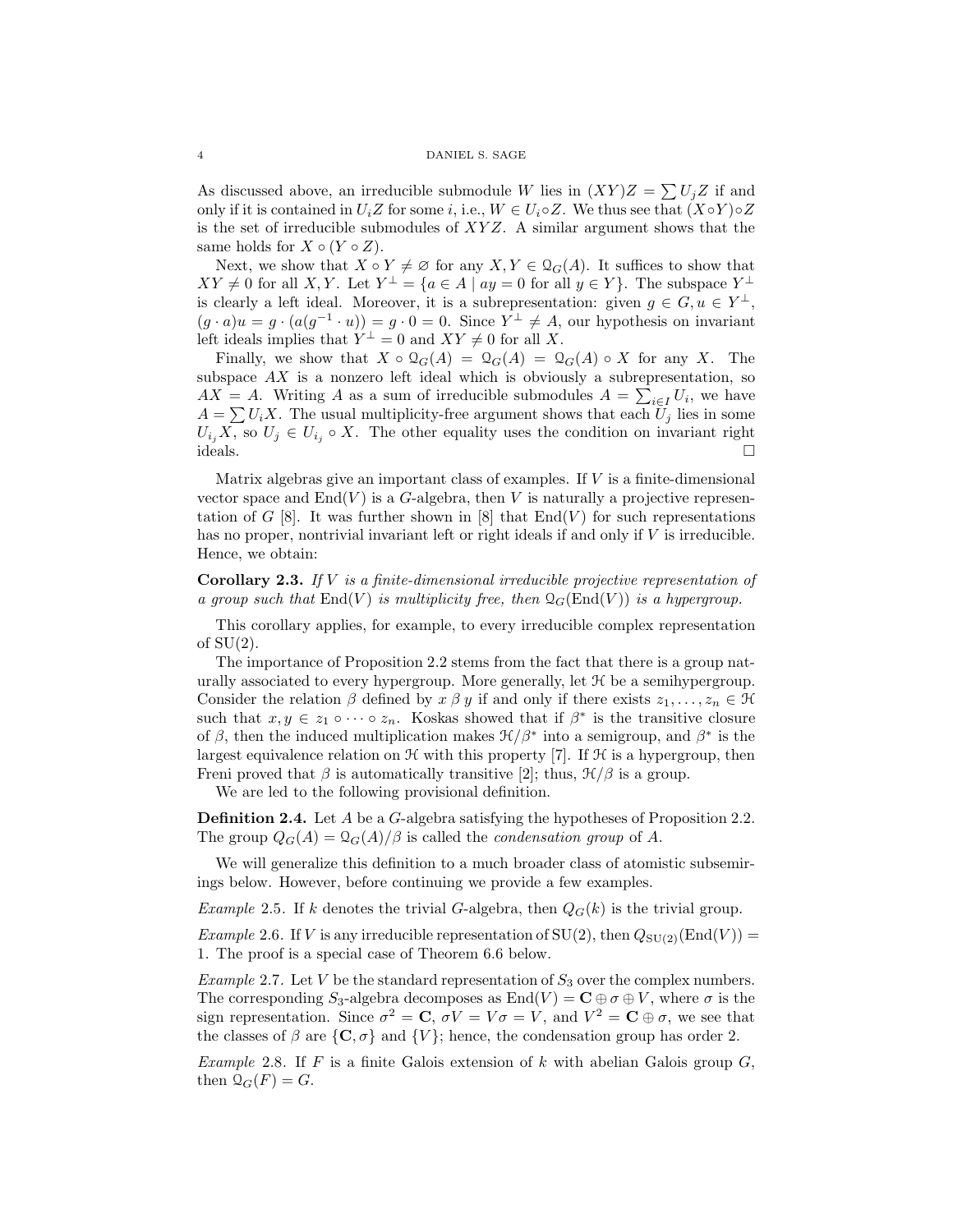We remark that if the relation  $\beta$  is replaced by Freni's relation  $\gamma$  [3], one gets an abelian group canonically related to any hypergroup. However, we will not attempt to generalize the abelian group  $\mathcal{Q}_G(A)/\gamma$  to other atomistic subsemirings in this paper.

## 3. THE EQUIVALENCE RELATION  $\zeta^*$

It is not true in general that the hypergroupoid  $\mathcal{Q}(R)$  is a hypergroup or even a semihypergroup. For example, the binary operation on  $\mathcal{Q}_{A_4}(\text{End}(W))$  is not associative, where W is the three-dimensional irreducible representation of  $A_4$ . Moreover, the reproductive law is not satisfied. (See Example 6.5 below.) We can thus no longer use the relation  $\beta^*$  to associate a monoid or group to R. Instead, we will do so by introducing a new relation  $\zeta$ . This relation will coincide with  $\beta$  in the situation of Proposition 2.2.

**Definition 3.1.** The relation  $\zeta$  on  $\mathcal{Q}(R)$  is defined by  $X \zeta Y$  if and only if there exists  $Z_1, \ldots, Z_n \in \mathcal{Q}(R)$  such that  $X, Y \subset \prod_{i=1}^n Z_i$ . We let  $\zeta^*$  denote the transitive closure of  $\zeta$ .

It is obvious that  $\zeta^*$  is an equivalence relation. We will let  $\bar{X}$  denote the equivalence class of  $X \in \mathcal{Q}(R)$ .

*Remark* 3.2. If Z is an atom contained in the  $\circ$  product of  $Z_1, \ldots, Z_n$  with any choice of parentheses, then  $Z \subset \prod_{i=1}^n Z_i$ . In fact, the relation  $\beta$  can be defined for hypergroupoids, and this observation just says that  $\beta \subset \zeta$ . However, the set of  $\beta^*$ -equivalence classes is not necessarily a monoid.

**Definition 3.3.** Let R be an entire, atomistic subsemiring of  $S(A)$ .

- (1) R is called *weakly reproducible* if the hypergroupoid  $\mathcal{Q}(R)$  satisfies the weak reproductive law, i.e., for all  $X \in \mathcal{Q}(R)$ , there exists  $Y, Z \in \mathcal{Q}(R)$  such that  $k \in X \circ Y \cap Z \circ X$ .
- (2) R is called *reproducible* if  $\mathcal{Q}(R)$  satisfies the reproductive law, i.e., for all  $X \in \mathcal{Q}(R), \mathcal{Q}(R) \circ X = \mathcal{Q}(R) = X \circ \mathcal{Q}(R).$

*Remark* 3.4. One can define an atomistic subsemiring  $R$  to be weakly reproducible without the assumption that  $R$  is entire. However,  $R$  is then entire automatically. Indeed, if  $XY = 0$  for  $X, Y \in \mathcal{Q}(R)$ , then weak reproducibility implies the existence of Z such that  $k \subset ZX$ , so  $Y = kY \subset ZXY = 0$ , a contradiction.

**Theorem 3.5.** Let R be an entire, atomistic semiring of  $S(A)$ . Then

- (1) The induced multiplication on classes makes  $Q(R) \stackrel{def}{=} Q(R)/\zeta^*$  into a monoid.
- (2) If R is weakly reproducible, then  $Q(R)$  is a group.

**Definition 3.6.** The monoid  $Q(R)$  is called the *condensation monoid* (or *group*) of R.

The following lemma shows that this terminology does not conflict with our previous definition.

**Lemma 3.7.** If A satisfies the hypotheses of Proposition 2.2, then  $\beta$  and  $\zeta$  coincide on  $\mathcal{Q}_G(A)$ .

*Proof.* A similar argument to that used to demonstrate the associativity of  $\mathcal{Q}_G(A)$ shows that  $Z_1 \circ \cdots \circ Z_n$  is the set of irreducible submodules of  $\prod_{i=1}^n Z_i$ , so  $\beta = \zeta$ .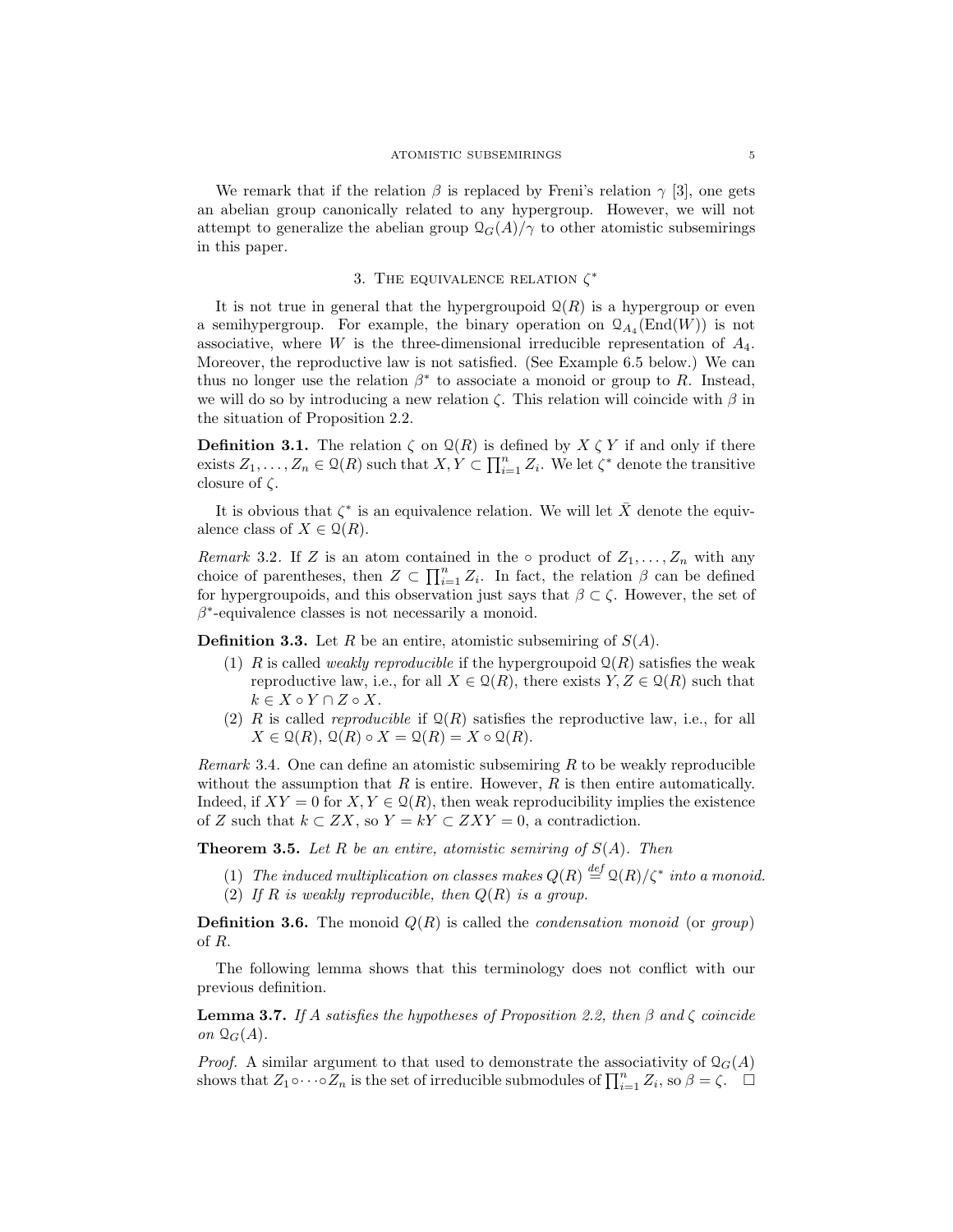Recall that an equivalence relation  $\sim$  on a hypergroupoid  $\mathcal H$  is called strongly regular if, for any x, y such that  $z \sim y$  and any  $w \in \mathcal{H}$ , then  $u \in x \circ w$  and  $v \in y \circ w$ (resp.  $u \in w \circ x$  and  $v \in w \circ y$ ) implies that  $u \sim v$ . It is a standard fact that for such ∼, ∘ induces a binary operation on  $\mathcal{H}/\sim$  via  $\bar{x} \circ \bar{y} = \bar{z}$ , where  $z \in x \circ y$  [1]. Indeed, strong regularity implies that the set  $\{\bar{z} \mid z \in x' \circ y' \text{ for some } x' \in \bar{x}, y' \in \bar{y}\}\$ is a singleton.

**Lemma 3.8.** The equivalence relation  $\zeta^*$  is strongly regular.

*Proof.* First, suppose that  $X \zeta Y$ , so  $X, Y \subset \prod_{i=1}^n Z_i$  for some  $Z_i$ 's. If  $U \in X \circ W$ and  $V \in Y \circ W$ , then  $U \subset XW$  and  $V \subset YW$ . Thus,  $U, V \subset (\prod_{i=1}^n Z_i)W$ , i.e.,  $U \zeta W$ . If  $X \zeta^* Y$ , then there exists  $X_0, \ldots, X_s \in \mathcal{Q}(R)$  with  $X = X_0, Y = X_s$ , and  $X_i \zeta X_{i+1}$  for all i. Taking  $U_i \in X_i \circ W$  with  $U = U_0$  and  $V = U_s$ , the previous case shows that  $U_i \zeta U_{i+1}$  for all i, i.e.,  $U \zeta^* V$ . The opposite direction in the definition of strong regularity is proved similarly.

We now verify that the induced binary operation makes  $Q(R)$  into a monoid. The identity is given by  $\overline{k}$ ; indeed, this follows immediately from the fact that  $k \circ X = X = X \circ k$ . Next, we check that  $(\bar{X} \circ \bar{Y}) \circ \bar{Z} = \bar{X} \circ (\bar{Y} \circ \bar{Z})$ . Choose  $U \in X \circ Y$ and  $V \in U \circ Z$ , so that  $V = (X \circ Y) \circ Z$ . Since  $U \subset XY$ ,  $V \subset UZ \subset XYZ$ . Similarly, choosing  $T \in Y \circ Z$  and  $W \in X \circ T$  gives  $\overline{W} = \overline{X} \circ (\overline{Y} \circ \overline{Z})$  and  $W \subset XT \subset XYZ$ . By definition,  $V \subset W$ , so  $Q(R)$  is associative.

*Remark* 3.9. If we allow R to be an atomistic hemiring of  $S(A)$ , i.e., we do not require that  $k \in R$ , then the same argument shows that  $Q(R)$  is a semigroup.

Finally, assume that R is weakly reproducible. Given  $X \in \mathcal{Q}(R)$ , choose  $Y, Z$ such that  $k \subset XY \cap ZX$ . By definition of the product on  $Q(R)$ , we obtain  $\overline{X} \circ \overline{Y} =$  $\overline{k} = Z \circ \overline{X}$ , so  $\overline{X}$  is left and right invertible. This shows that  $Q(R)$  is a group and finishes the proof of the theorem.

Remark 3.10. Any monoid can be realized as the condensation monoid of an atomistic subsemiring. Indeed, given a monoid  $M$ , let  $kM$  be the corresponding monoid algebra over k with basis elements  $\{e_x|x \in M\}$ . Let  $R = \{\text{span}\{e_x | x \in F\} | F \subset$ M}. This is an entire atomistic subsemiring of  $S(kM)$  with  $\mathcal{Q}(R) = \{ke_x \mid x \in M\}.$ It is now easy to see that  $Q(R) = M$ .

### 4. The focus and the focal subalgebra

Recall that if  $H$  is a hypergroup, the *heart*  $\omega_{H}$  of  $H$  is the kernel of the canonical homomorphism  $\phi : \mathcal{H} \to \mathcal{H}/\beta^*$ ; it is a subhypergroup of  $\mathcal{H}$ . Returning to the context of Proposition 2.2, let  $A$  be a multiplicity-free  $G$ -algebra with no proper, nonzero left or right invariant ideals. We may then use the heart  $\omega$  of the hypergroup  $\mathcal{Q}_G(A)$  to define an invariant subalgebra with the same properties.

Proposition 4.1. Let A be a multiplicity-free G-algebra with no proper, nontrivial one-sided invariant ideals. Then  $B = \sum \{X \mid X \in \omega\}$  is a multiplicity-free Gsubalgebra with no proper one-sided invariant ideals.

*Proof.* It is trivial that B is a multiplicity-free subrepresentation that contains  $k$ . Moreover, if  $X, Y \in \omega$  and  $Z \subset XY$  is irreducible, then  $\phi(Z) = \phi(X)\phi(Y) = 1$ , i.e.,  $Z \in \omega$ . This means that Z and hence XY are subspaces of B. It remains to show that  $BX = B = XB$  for any  $X \in \omega$ . Choose  $Z \in \omega$ . Since  $\mathcal{Q}_G(A)$  is a hypergroup,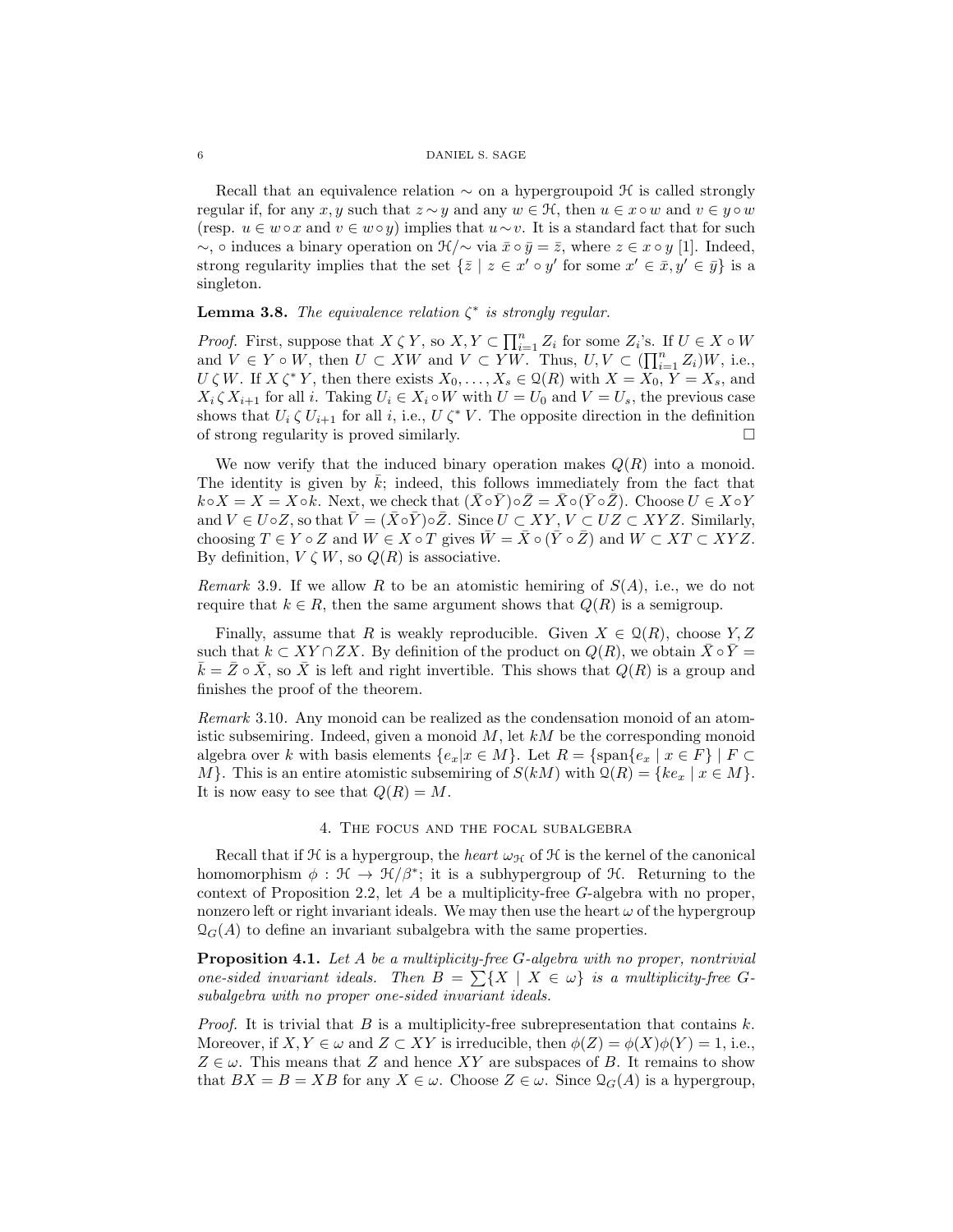there exists Y irreducible such that  $Z \in Y \circ X$ . Since  $1 = \phi(Z) = \phi(Y)\phi(X) =$  $\phi(Y)$ , we see that  $Y \in \omega$ , so  $Z \subset BX$ . The proof that  $Z \subset XB$  is similar.

This result allows us to iterate the construction of the condensation group. Indeed, the hypergroup structure on  $\mathcal{Q}_G(B) = \omega$  gives rise to the group  $Q_G(B)$  and an invariant subalgebra  $B' \subset B$  such that  $\mathcal{Q}_G(B')$  is again a hypergroup. See Section 6 for examples.

Motivated by this situation, we make the following definitions.

**Definition 4.2.** Let  $R$  be an entire atomistic subsemiring.

- (1) The focus  $\varpi_R$  of R is the kernel of the homomorphism  $\psi_R : \mathcal{Q}(R) \to Q(R)$ . Equivalently, it is the equivalence class of  $k$ .
- (2) The subspace  $F(R) = \sum \{X \mid X \in \varpi_R\} \in R$  is called the *focal subalgebra* associated to R.

We can now state one of the main results of the paper.

**Theorem 4.3.** Let R be an entire atomistic subsemiring of  $S(A)$ .

- (1) The focal subspace  $F(R)$  is a unital subalgebra of A.
- (2) The sublattice  $[0, F(R)] \subset R$  is an entire atomistic subsemiring of  $S(F(A))$ with  $\varpi_R \subset \mathcal{Q}([0, F(R)]).$
- (3) If R is weakly reproducible and has finite length, then  $\mathcal{Q}([0, F(R)]) = \varpi_R$ .
- (4) If R is weakly reproducible (resp. reproducible) of finite length, then the same holds for  $[0, F(R)]$ .

We remark that part (3) is very useful in computations as it is often easier to calculate  $F(R)$  than to compute  $\varpi_R$  directly.

We will only prove the first two parts of the theorem now. The proof of the other parts requires a more detailed study of the relation  $\zeta^*$  and will be given at the end of Section 5.

*Proof of parts* (1) and (2). If  $X, Y \in \varpi_R$  and  $Z \in X \circ Y$ , then  $1 = \psi(X)\psi(Y) =$  $\psi(Z)$ . This means that  $Z \in \varpi$ , so  $XY \subset F(R)$ . Since  $k \subset F(R)$ ,  $F(R)$  is a subalgebra. This implies that  $F(R)^2 = F(R)$ , so if  $E, E' \in [0, F(R)]$ , then  $E + E' \subset F(R)$  and  $EE' \subset F(R)$ . Thus, the closed sublattice  $[0, F(R)] \subset R$ is a subsemiring of R, and it is immediate that it is entire and atomistic. The atoms of  $[0, F(R)]$  are precisely the atoms of R which are contained in  $F(R)$ , so  $\varpi_R \subset \mathcal{Q}([0, F(R)]).$ 

**Corollary 4.4.** If R is weakly reproducible and has finite length, then  $Q(R) = 1$  if and only if  $F(R)$  is the maximum element of R, i.e.,  $[0, F(R)] = R$ .

*Proof.* If  $Q(R) = 1$ , then  $\varpi_R = Q(R)$ . Thus,  $F(R)$  contains every atom in R, hence is the maximum element of R. Conversely, if  $F(R)$  is the maximum of R, then part (3) of the theorem implies that  $\varpi_R = \mathcal{Q}(R)$ . This gives  $Q(R) = 1$ .

Remark 4.5. The forward implication in the corollary holds for any entire atomistic subsemiring.

The theorem shows that we can iterate the construction of the invariants associated to R.

Definition 4.6. The higher foci, focal subalgebras, and condensation monoids (or groups) for  $R$  are defined recursively as follows: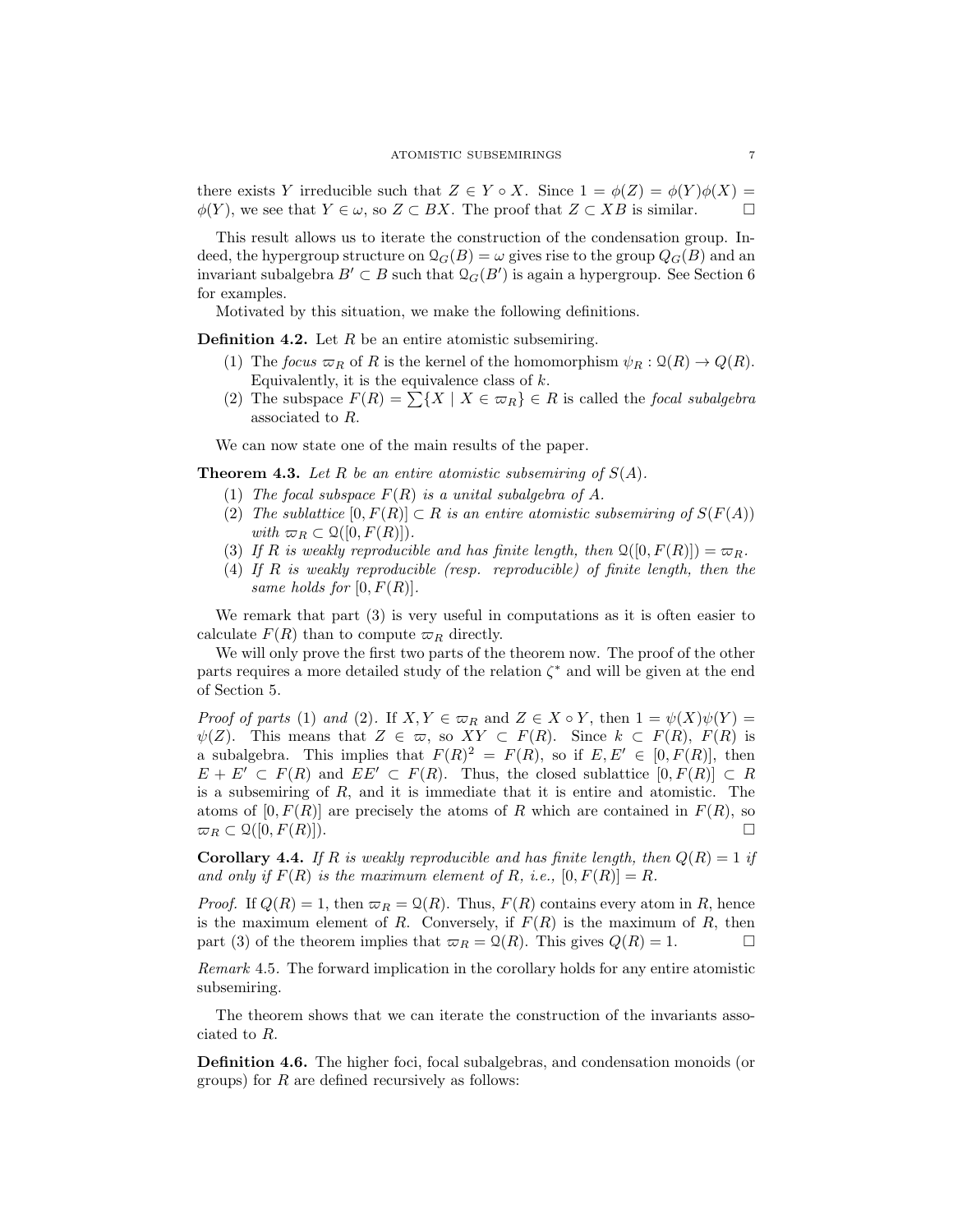\n- \n
$$
\varpi_R^1 = \varpi_R
$$
,  $F^1(R) = F(R)$ , and  $Q^1(R) = Q(R)$ ;\n
\n- \n $\varpi_R^{n+1} = \varpi_{[0, F^n(R)]}$ ,  $F^{n+1}(R) = F([0, F^n(R)])$ , and  $Q^{n+1}(R) = Q([0, F^n(R)])$ .\n
\n

We observe that if R is weakly reproducible and has finite length, then  $Q^n(R)$ is a group for all n.

## 5. COMPLETE SUBSETS OF  $\mathcal{Q}(R)$

In order to prove Theorem 4.3, we need a better understanding of the equivalence relation  $\zeta^*$ . In this section, we define *complete subsets* of  $\mathcal{Q}(R)$  and use them to investigate the  $\zeta^*$ -equivalence classes. Our analysis of  $\zeta^*$  follows a similar pattern to that of  $\beta^*$  carried out by Corsini and Freni [1, 2]. In the end, we will show that if R is weakly reproducible, then every element of  $\varpi_R$  is  $\zeta$ -related (and not just  $\zeta^*$ -related) to k; this will be the key ingredient in the proof of Theorem 4.3.

## Definition 5.1.

- (1) A subset  $E \subset \mathcal{Q}(R)$  is called *complete* if for all  $X_1, \ldots, X_n \in \mathcal{Q}(R)$ , if there exists  $X \in E$  such that  $X \subset \prod_{i=1}^n X_i$ , then for any  $Y \subset \prod_{i=1}^n X_i$ ,  $Y \in E$ .
- (2) If E is a nonempty subset of  $\mathcal{Q}(R)$ , then the intersection of all complete subsets containing E is denoted by  $\mathcal{C}(E)$ ; it is called the *complete closure* of E.

It is obvious that  $\mathcal{C}(E)$  is the smallest closed subset containing E.

Remark 5.2. This is not the usual notion of a complete subset of a semihypergroup [1, 7], though it coincides in the context of Proposition 2.2. In this paper, we only consider completeness in the sense given above.

The basic examples of closed subsets are the  $\zeta^*$ -equivalence classes.

**Proposition 5.3.** Any  $\zeta^*$ -equivalence class is closed.

*Proof.* Consider the class of Z. Suppose that  $X \zeta^* Z$  and  $X, Y \subset \prod_{i=1}^n X_i$ . Then  $Y \zeta X$ , so  $Y \zeta^* Z$ .

The complete closure may be computed inductively. Indeed, given  $E \neq \emptyset$ , define a sequence of subsets  $\kappa_n(E) \subset \mathcal{Q}(R)$  recursively as follows:  $\kappa_1(E) = E$  and

$$
\kappa_{n+1}(E) = \{ X \in \mathcal{Q}(R) \mid \exists Y_1, \dots, Y_s \in \mathcal{Q}(R) \text{ and } Y \in \kappa_n(E) \text{ such that } X, Y \subset \prod_{i=1}^s Y_i \}.
$$

Set  $\kappa(E) = \bigcup_{n>1} \kappa_n(E)$ .

**Proposition 5.4.** For any nonempty  $E \subset \mathcal{Q}(R)$ ,  $\mathcal{C}(E) = \kappa(E)$ .

*Proof.* Suppose  $Y \in \kappa(E)$ , say  $Y \in \kappa_n(E)$ , and  $X, Y \subset \prod_{i=1}^s Y_i$ . Then  $X \in$  $\kappa_{n+1}(E) \subset \kappa(E)$ , so  $\kappa(E)$  is complete. Since  $E \subset \kappa(E)$ ,  $\mathfrak{C}(E) \subset \kappa(E)$ . Conversely, suppose that  $F \supset E$  and F is complete. We show inductively that  $\kappa_n(E) \subset F$ . This is obvious for  $n = 1$ . Suppose  $\kappa_n(E) \subset F$ . If  $X \in \kappa_{n+1}(E)$ , then we can find  $Y_1, \ldots, Y_s \in \mathcal{Q}(R)$  and  $Y \in \kappa_n(E)$  such that  $X, Y \subset \prod_{i=1}^s Y_i$ . Completeness of F now shows that  $X \in F$  as desired.

We can now give a new characterization of  $\zeta^*$ . Define a relation  $\kappa$  on  $\mathcal{Q}(R)$  by  $X \kappa Y$  if and only if  $X \in \mathcal{C}(Y)$ , where  $\mathcal{C}(Y) = \mathcal{C}(\{Y\})$ .

**Theorem 5.5.** The relations  $\kappa$  and  $\zeta^*$  coincide.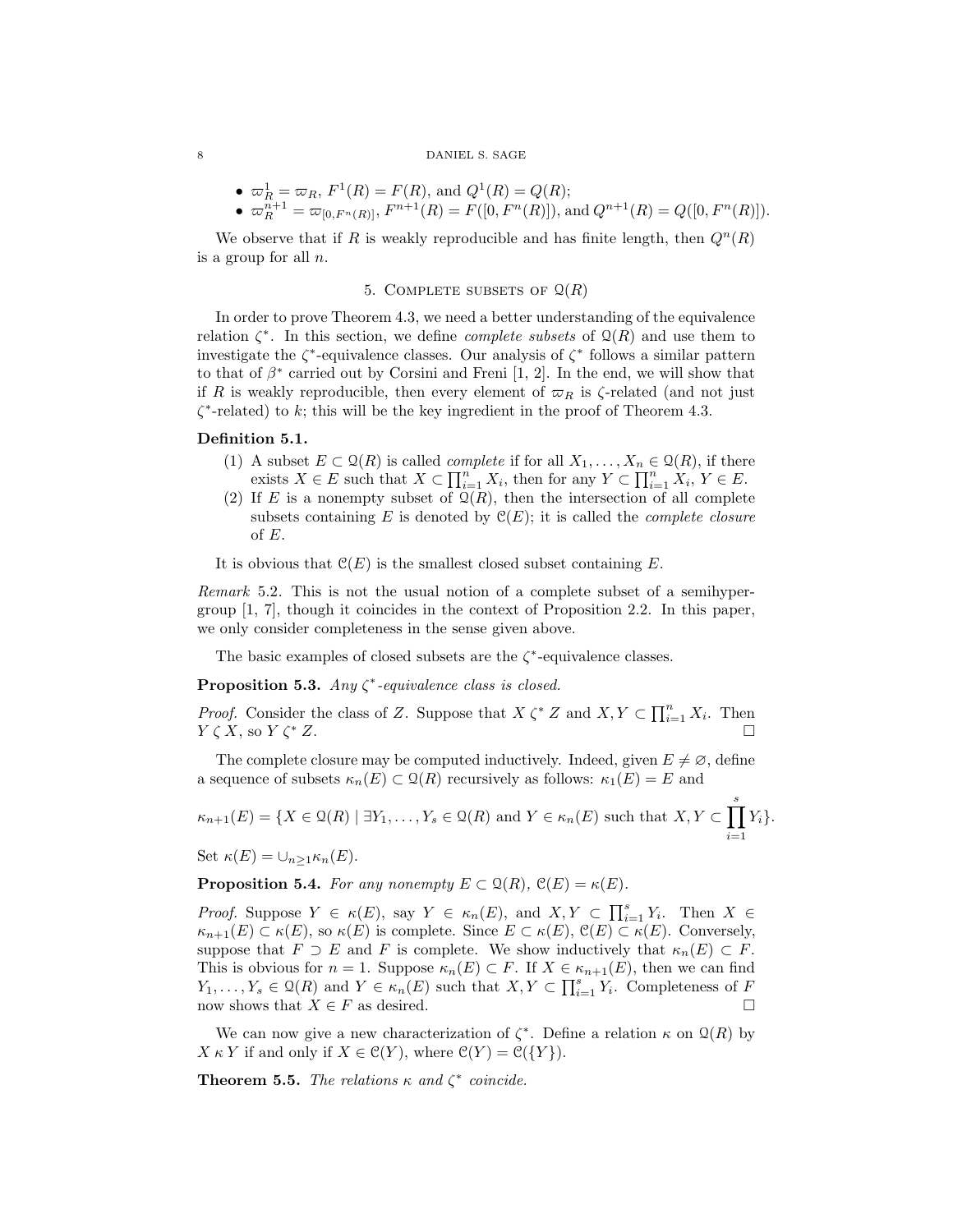Before beginning the proof, we will need a lemma.

## Lemma 5.6.

- (1) For any  $X \in \mathcal{Q}(R)$  and  $n \geq 2$ ,  $\kappa_{n+1}(E) = \kappa_n(\kappa_2(X)).$
- (2) For  $X, Y \in \mathfrak{Q}(R)$ ,  $X \in \kappa_n(Y)$  if and only if  $Y \in \kappa_n(X)$ .

*Proof.* Note that  $\kappa_n(\kappa_2(X))$  consists of those atoms Z for which there exists  $Y_i$ 's and  $Y \in \kappa_{n-1}(\kappa_2(X))$  such that  $Y, Z \subset \prod_{i=1}^s Y_i$ . If  $n = 2$ , then  $\kappa_{n-1}(\kappa_2(X)) = \kappa_2(X)$ , and this is precisely the defining property of  $\kappa_3(X)$ . If  $n > 2$ , then  $\kappa_{n-1}(\kappa_2(X)) =$  $\kappa_n(X)$  by inductive hypothesis, and we see that such atoms are precisely the elements of  $\kappa_{n+1}(X)$ . This proves part (1).

The second assertion is also proven by induction. Suppose  $X \in \kappa_2(Y)$ . Then there exist  $Y_i$ 's such that  $X, Y \subset \prod_{i=1}^s Y_i$ , so  $Y \in \kappa_2(X)$ . Next, assume that the statement holds for n. If  $X \in \kappa_{n+1}(Y)$ , then  $X, Z \subset \prod_{i=1}^s Y_i$  for some  $Y_i$ 's and  $Z \in \kappa_n(Y)$ . By definition,  $Z \in \kappa_2(X)$ , and  $Y \in \kappa_n(Z)$  by induction. Hence,  $Y \in \kappa_n(\kappa_2(X)) = \kappa_{n+1}(X).$ 

*Proof of Theorem 5.5.* First, we show that  $\kappa$  is an equivalence relation. It is clear that  $\kappa$  is reflexive. If  $X \kappa Y$  and  $Y \kappa Z$ , then  $X \in \mathcal{C}(Y)$  and  $Y \in \mathcal{C}(Z)$ . Since  $\mathcal{C}(Z)$ is complete and contains  $Y, \mathcal{C}(Y) \subset \mathcal{C}(Z)$ , so  $X \in \mathcal{C}(Z)$ , i.e.,  $X \kappa Z$ . Finally, if  $X \kappa Y$ , then Proposition 5.4 implies that  $X \in \kappa_n(Y)$  for some n. By the lemma,  $Y \in \kappa_n(X) \subset \kappa(X)$ , and another application of Proposition 5.4 gives  $Y \kappa X$ .

Next, suppose that  $X \zeta Y$ . Then  $X, Y \subset \prod_{i=1}^s X_i$  for some  $X_i$ 's, so  $X \kappa Y$ . Since  $\kappa$  is an equivalence relation, it follows that  $\zeta^* \subset \kappa$ .

Conversely, assume that  $X \kappa Y$ , say  $X \in \kappa_{n+1}(Y)$ . Set  $X_0 = X$ . We recursively construct  $X_j \in \kappa_{n+1-j}(Y)$  for  $0 \leq j \leq n$  satisfying  $X_j \kappa X_{j+1}$ . Choose  $X_1 \in \kappa_n(Y)$ such that  $X, X_1 \subset \prod_{i=1}^{s_1} Y_{1,i}$  for some  $Y_{1,i}$ 's. This means that  $X \zeta X_1$ . Suppose that we have constructed the desired atoms up through  $X_r$  with  $r < n$ . Again, we can choose  $X_{r+1} \in \kappa_{n-r}(Y)$  satisfying  $X_r, X_{r+1} \subset \prod_{i=1}^{s_{r+1}} Y_{r+1,i}$  for some  $Y_{r+1,i}$ 's, and this gives  $X_r \zeta X_{r+1}$ . Note that  $X_n \in \kappa_1(Y) = \{Y\}$ , i.e.,  $X_n = Y$ . We conclude that  $X \zeta^* Y$  as desired.

$$
\Box
$$

**Corollary 5.7.** For any  $E \subset \mathcal{Q}(R)$  nonempty,  $\psi^{-1}(\psi(E)) = \cup_{X \in E} \mathcal{C}(X) = \mathcal{C}(E)$ . In particular, the  $\zeta^*$ -equivalence class of X is  $\mathcal{C}(X)$ .

*Proof.* The set  $\psi^{-1}(\psi(E))$  consists of those atoms equivalent to an atom in E, hence is the union of the  $\zeta^* = \kappa$  equivalence classes of atoms in E. This gives the first equality. The second follows immediately from the fact that a union of closed subsets is closed.  $\Box$ 

To proceed further, we need to impose additional conditions on R.

## Proposition 5.8.

- (1) If R is reproducible, then for all  $X \in \mathcal{Q}(R)$ ,  $\mathcal{C}(X) = \varpi_R \circ X = X \circ \varpi_R$ . In particular, the subhypergroupoid  $\varpi_R$  satisfies the reproductive law.
- (2) If R is weakly reproducible, then  $\varpi_R$  satisfies the weak reproductive law.

*Proof.* First, assume that R is reproducible. Suppose that  $Y \in \mathcal{C}(X)$ , so  $Y \zeta^* X$ . By reproducibility, there exist U such that  $Y \subset XU$ , i.e.,  $Y \in X \circ U$ . Hence,  $\psi(Y) = \psi(X)\psi(U)$ , so  $\psi(U) = 1$ . This shows that  $U \in \overline{\omega}_R$ , giving  $Y \in X \circ \overline{\omega}_R$ . Conversely, if  $Z \in X \circ \varpi_R$ , then  $\psi(Z) = \psi(X)$ . This means that  $Z \in \mathcal{C}(X)$ . The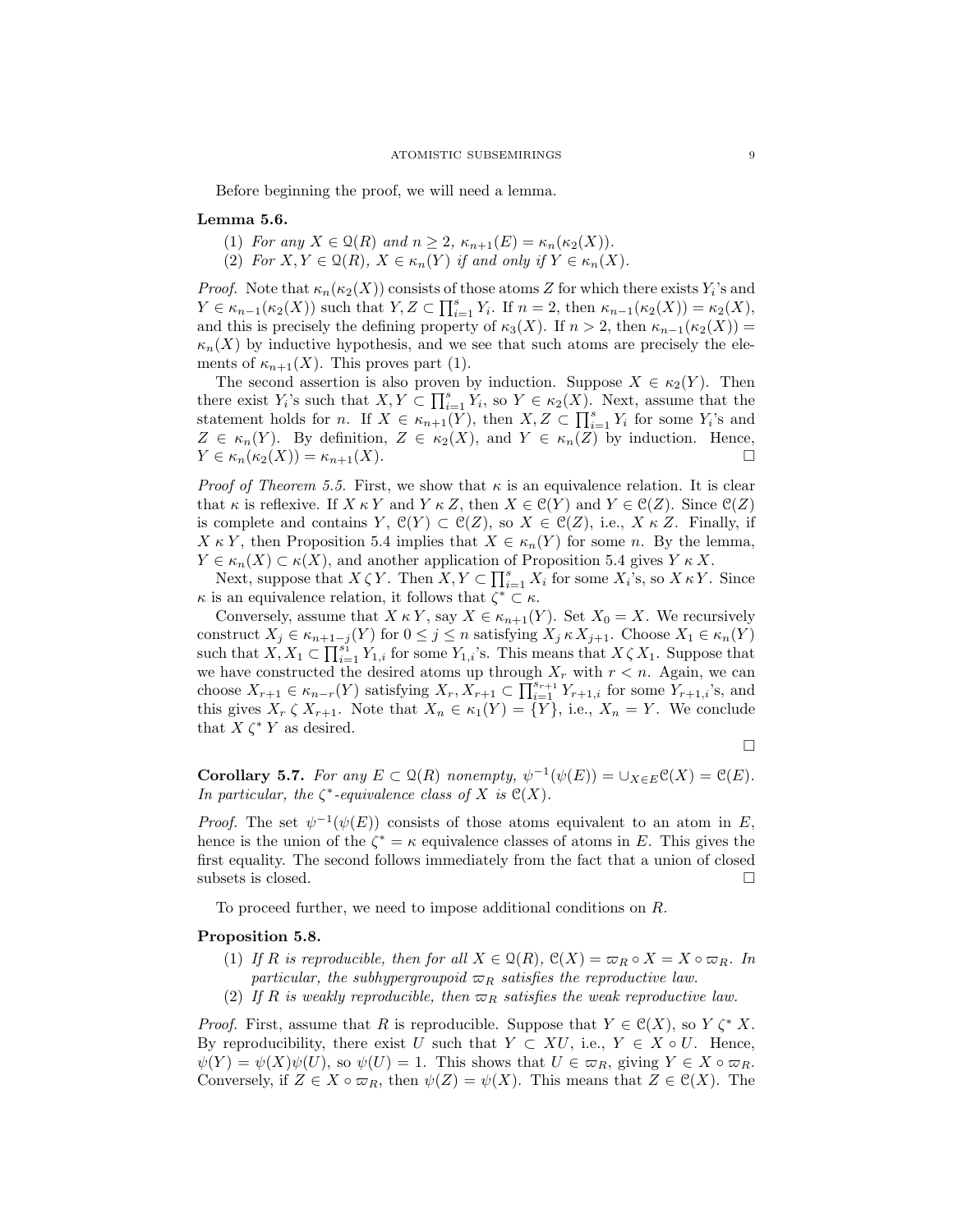equality  $\mathcal{C}(X) = \overline{\omega}_R \circ X$  is proved in the same way. When  $X \in \overline{\omega}_R$ , the first statement says that  $\varpi_R = \varpi_R \circ X = X \circ \varpi_R$ , which is the reproductive law.

If R is weakly reproducible, then the argument given above (with  $Y = k$  and  $X \in \varpi_R$ ) shows that there exists  $U, V \in \varpi_R$  such that  $k \subset U \circ X \cap X \circ V$  as desired.  $\Box$ 

Given  $Z \in \mathcal{Q}(R)$ , define

$$
M(Z) = \{ X \in \mathcal{Q}(R) \mid \exists Y_1, \dots, Y_s \in \mathcal{Q}(R) \text{ such that } X, Z \subset \prod_{i=1}^s Y_i \}.
$$

**Lemma 5.9.** If R is reproducible (resp. weakly reproducible), then  $M(Z)$  is a complete part for all Z (resp. for  $Z = k$ ).

*Proof.* Assume that R is reproducible. Take  $Y \in M(Z)$ , so  $Y, Z \subset \prod_{i=1}^{s} Y_i$  for some  $Y_i$ 's. Suppose that  $Y \subset \prod_{j=1}^n Z_j$ . By reproducibility, choose  $V, W$  such that  $Z \subset YV$  and  $Z_n \subset WZ$ . Now, suppose that  $X \subset \prod_{j=1}^n Z_j$  also. Then

$$
X \subset \prod_{j=1}^n Z_j \subset \left(\prod_{j=1}^{n-1} Z_j\right) WZ \subset \left(\prod_{j=1}^{n-1} Z_j\right) WYV \subset \left(\prod_{j=1}^{n-1} Z_j\right) W \left(\prod_{i=1}^s Y_i\right) V.
$$

On the other hand,

$$
Z \subset YV \subset \left(\prod_{j=1}^n Z_j\right) V \subset \left(\prod_{j=1}^{n-1} Z_j\right) WZV \subset \left(\prod_{j=1}^{n-1} Z_j\right) W \left(\prod_{i=1}^s Y_i\right) V.
$$

Thus,  $Y \in M(Z)$ , so  $M(Z)$  is complete.

If R is weakly reproducible, then the same argument works with  $Z = k$ . Indeed, we need only set  $W = Z_n$  and use weak reproducibility to choose V such that  $k \subset YV$ .

**Corollary 5.10.** If R is reproducible (resp. weakly reproducible), then  $M(Z) = \varpi_R$ for any  $Z \in \varpi_R$  (resp. for  $Z = k$ ).

*Proof.* Suppose that  $Z \in \varpi_R$ . If  $X \in M(Z)$ , then  $X \zeta Z$  by definition, so  $X \in \varpi_R$ . Thus,  $M(Z) \subset \varpi_R$ . Conversely, the lemma shows that, under the hypothesis on R,  $M(Z)$  is a complete subset containing Z, so  $\mathcal{C}(Z) = \varpi_R \subset M(Z)$ .

## Theorem 5.11.

- (1) If R is reproducible, then  $\zeta$  is transitive.
- (2) If R is weakly reproducible, then  $X \zeta^* k$  implies that  $X \zeta k$ .

*Proof.* Assume that R is reproducible, and take  $X \zeta^* Y$ . By Proposition 5.8, there exists  $U \in \overline{\omega}_R$  such that  $Y \in X \circ U$ . Since  $M(k) = \overline{\omega}_R$ , Corollary 5.10 implies the existence of  $Y_i$ 's such that  $U, k \subset \prod_{i=1}^s Y_i$ . Thus,  $Y \subset XU \subset X \prod_{i=1}^s Y_i \supset Xk = X$ , so  $Y \subset X$ . If R is weakly reproducible, the same argument works for  $Y = k$ .

We are now ready to return to the proof of Theorem 4.3. We first state a proposition.

**Proposition 5.12.** Let R be weakly reproducible of finite length. Then there exists  $X_1, \ldots, X_n \in \mathcal{Q}(R)$  such that  $F(R) = \prod_{i=1}^n X_i$ .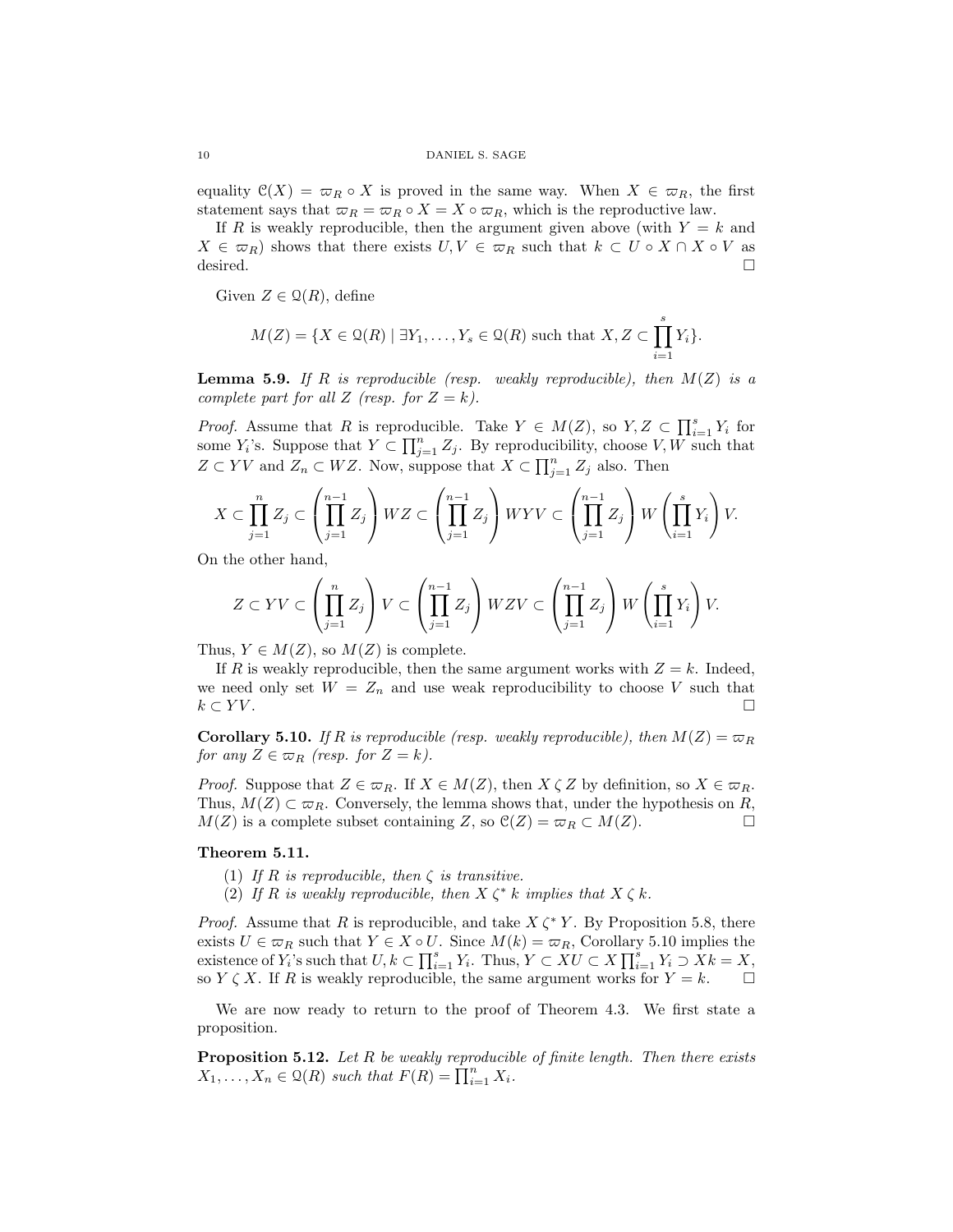*Proof.* First, note that if  $k \subset \prod_{i=1}^n X_i$ , then  $\prod_{i=1}^n X_i \subset F(R)$ . Indeed, if  $Z \subset$  $\prod_{i=1}^n X_i$  is an atom, then  $Z \zeta k$ , so  $Z \subset F(R)$ . The claim follows because  $\prod_{i=1}^n X_i$ is the sum of the atoms it contains.

Choose  $E = \prod_{i=1}^{n} X_i$  containing k such that  $[E, F(R)]$  has minimal length. If this length is 0, then  $E = F(R)$ , so suppose it is positive, i.e.,  $E \subseteq F(R)$ . Take  $Y \in \varpi_R$ such that  $Y \subsetneq E$ . By Theorem 5.11,  $Y \subsetneq 1$ , so there exist  $Y_1, \ldots, Y_m \in \mathcal{Q}(R)$  such that  $k, Y \subset E' = \prod_{j=1}^{m} Y_j$ . This implies that  $E = Ek \subset EE'$  and  $Y = kY \subset EE'$ , and the previous paragraph shows that  $EE' \subset F(R)$ . We obtain  $E \subset E'E' \subset F(R)$ , contradicting the minimality of the length of  $[E, F(R)]$ .

We apply the proposition to prove part (3) of the theorem. Indeed, if  $Z \in \mathcal{Q}(R)$ and  $Z \subset F(R) = \prod_{i=1}^{n} X_i$ , then  $Z \zeta 1$  by definition. This means that  $Z \in \varpi_R$  as desired.

Finally, we prove part  $(4)$ . Suppose that R is reproducible of finite length, and  $X, Y \subset F(R)$  are atoms. By part (3),  $X, Y \in \varpi_R$ . By hypothesis, there exists  $Z \in$  $\mathfrak{Q}(R)$  such that  $Y \in X \circ Z$ . Since  $1 = \psi(Y) = \psi(X)\psi(Z) = \psi(Z), Z \subset F(R)$  and so  $\mathcal{Q}([0, F(R)]) = X \circ \mathcal{Q}[0, F(R)]$ . Similarly, one shows  $\mathcal{Q}([0, F(R)]) = \mathcal{Q}[0, F(R)] \circ X$ , so  $\mathcal{Q}([0, F(R)])$  is reproducible. The same argument applies when R is weakly reproducible; here, one takes  $Y = k$ . This completes the proof of Theorem 4.3.

## 6. Applications to G-algebras

In this section, we apply our results on atomistic semirings to subrepresentation semirings. We assume throughout that A is a G-algebra which is completely reducible as a representation. We write  $Q_G(A)$  (resp.  $F_G(A)$ ) instead of  $Q(S_G(A))$  (resp.  $F(S_G(A))$ ). We will now be able to generalize our earlier results on multiplicity-free G-algebras.

**Proposition 6.1.** Let A be a G-algebra in which the trivial representation has multiplicity one. Then A has no proper, nontrivial one-sided invariant ideals if and only if  $S_G(A)$  is weakly reproducible.

Remark 6.2. Note that both conditions imply that  $S_G(A)$  is entire. Indeed, if the condition on invariant ideals holds, then the argument given in the proof of Proposition 2.2 shows that  $S_G(A)$  is entire. The analogous statement for weak reproducibility was shown in Remark 3.4.

*Proof.* Assume that A has no proper, nontrivial invariant ideals. Fix  $X \in \mathcal{Q}_G(A)$ , and express A as a direct sum of irreducible subrepresentations  $A = \bigoplus_{i \in I} Y_i$ . The subspace AX is a nonzero invariant left ideal, so we obtain  $A = AX = \sum_{i \in I} XY_i$ . The trivial representation must accordingly be an irreducible component of some  $XY_i$ . The fact that the trivial representation has multiplicity one in A implies that  $k \subset XY_j$  as desired. Similarly, since  $A = XA$ , there exists  $Y_l$  such that  $k \subset Y_lX$ .

Conversely, suppose that  $0 \neq L \neq A$  is an invariant left ideal. Let  $X \subset L$  be an irreducible submodule. For any  $Y \in \mathcal{Q}_G(A)$ , we have  $Y X \subset L$ ; since  $k \cap L = 0$ ,  $S_G(A)$  is not weakly reproducible. A similar argument works for right ideals.  $\square$ 

**Corollary 6.3.** The atomistic semiring  $S_G(A)$  is weakly reproducible of finite length if

- (1) A is a finite Galois extension of k and G is the Galois group; or
- (2)  $A = \text{End}(V)$  is a finite-dimensional G-algebra whose underlying projective representation V is irreducible.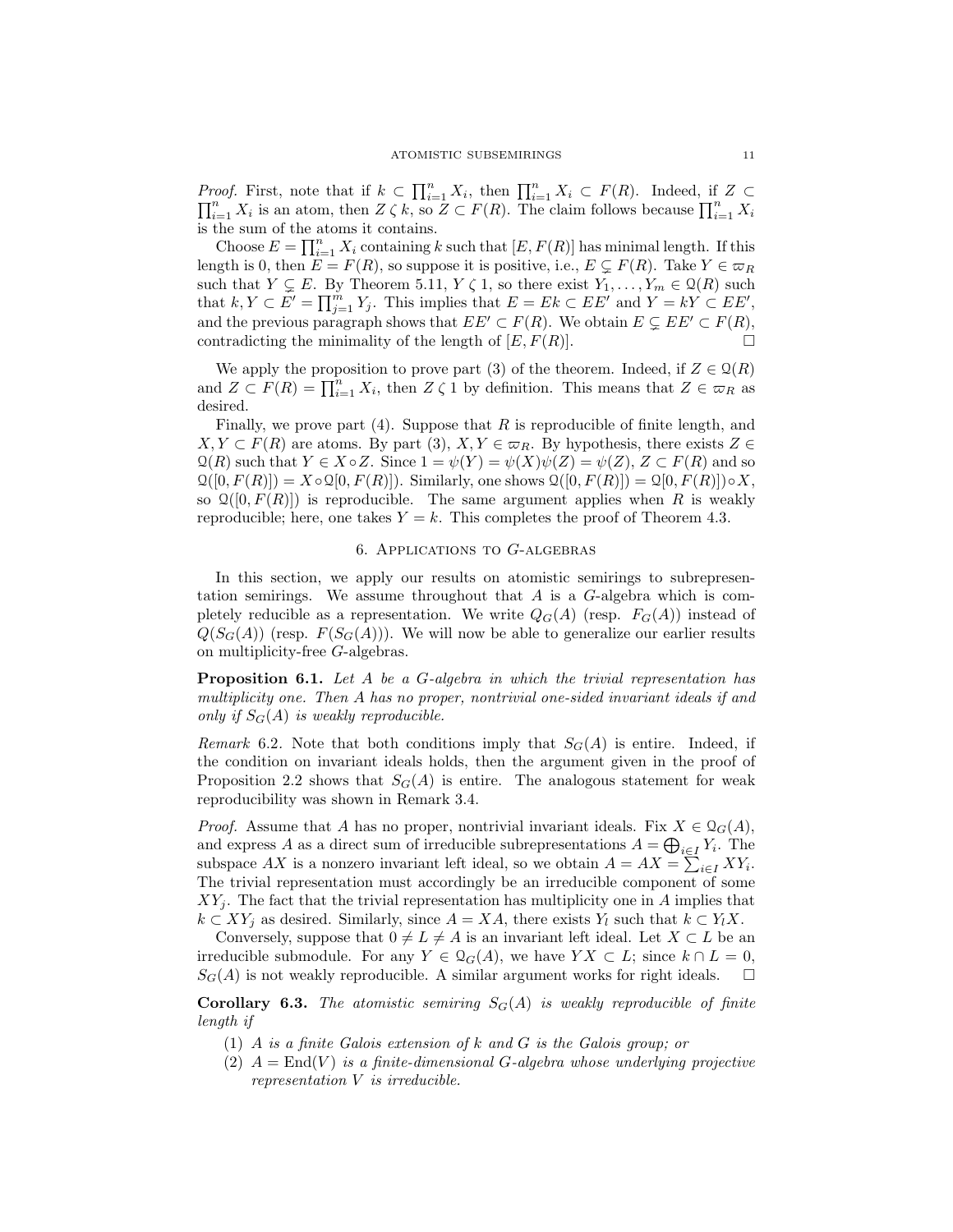*Proof.* Schur's lemma shows that  $End(V)$  contains the trivial representation with multiplicity one, and the statement about invariant ideals was proved in [8, Theorem 5.2. The analogous verifications for the other case are obvious.

We are thus able to define invariants for any G-algebra satisfying the conditions of Proposition 6.1, without our earlier assumption that the G-algebra is multiplicityfree. In particular, our results determine two new sequences of invariants associated to any irreducible projective representation, namely, the condensation groups  $Q_G^n(\text{End}(V))$  and the focal subalgebras  $F_G^n(\text{End}(V))$ .

The focal subalgebras  $F_G^n(A)$  are a decreasing sequence of invariant subalgebras (i.e., subalgebras which are also subrepresentations) of A. This is particularly interesting for  $A = \text{End}(V)$  with V irreducible and k algebraically closed because in this case, there is a complete classification of such invariant subalgebras in terms of representation-theoretic data [8, Theorem 3.23].

For the rest of the paper, we assume that either  $G$  is finite and  $k$  is algebraically closed of characteristic zero or G is a compact group and  $k = \mathbf{C}$ . We let V be an irreducible (linear) representation of G, and set  $A = \text{End}(V)$ . (We make these assumptions on G and k to guarantee complete reducibility of  $End(V)$ ; the classification of invariant subalgebras described below holds in general.)

An invariant subalgebra of A is determined by data consisting of a quadruple  $(H, W, U, U')$ ; here, H is a finite index subgroup of G, W is a linear representation of H such that  $V = \text{Ind}_{H}^{G}(W)$ , and  $U, U'$  are a pair of projective representations of H such that  $W \cong U \otimes U'$ . More precisely, there is a bijection between invariant algebras and equivalence classes of such quadruples under conjugation by G. In particular, there are a finite number of invariant subalgebras.

Given such a quadruple  $(H, W, U, U')$ , we construct the corresponding invariant subalgebra as follows: Let  $g_1 = e, g_2, \ldots, g_n$  be a left transversal for H in G. This gives a direct sum decomposition  $V = \bigoplus_{i=1}^{n} g_i W$  and an associated block diagonal invariant subalgebra  $\text{Ind}_{H}^{G}(\text{End}(W)) \stackrel{\text{def}}{=} \bigoplus_{i=1}^{n} \text{End}(g_{i}W)$ . As an algebra, this is just the direct product of n copies of End $(W)$ . Next, the isomorphism  $W \cong U \otimes$  $U'$  shows that the endomorphism algebra factors (as  $H$ -algebras) into the tensor product  $\text{End}(W) \cong \text{End}(U) \otimes \text{End}(U')$ . It is now immediate that  $\text{End}(U) \otimes k$  is an  $H$ -invariant subalgebra of  $End(W)$ . Finally, we obtain the invariant algebra for the quadruple:  $\text{Ind}_{H}^{G}(\text{End}(U) \otimes k)$ . We remark that the two obvious invariant subalgebras k and  $End(V)$  correspond to  $(G, V, k, V)$  and  $(G, V, V, k)$  respectively.

It now follows that the sequence of focal subalgebras associated to the irreducible representation V gives rise to a sequence of such quadruples.

The classification of invariant subalgebras can be very helpful for computing the  $F_G^n(\text{End}(V))$ . For example, suppose that  $\text{End}(V)$  has no nontrivial invariant subalgebras, so that any irreducible representation generates  $End(V)$ . In order to show that  $F_G(\text{End}(V)) = \text{End}(V)$ , it is only necessary to check that  $F_G(\text{End}(V))$ contains a nonscalar matrix. However, it should be noted that computing the invariant subalgebras is not necessarily straightforward. Even when  $G$  is finite, it is not determined by the character table of  $G$ . In general, one needs to know the character tables of a covering group for every subgroup of G whose index divides  $dim(V)$ .

Example 6.4. Let V be the standard representation of  $S_3$ . We have already seen that  $Q_G^1(\text{End}(V)) = \mathbb{Z}_2$ . The focal subalgebra  $F_G^1(\text{End}(V)) = \mathbb{C} \oplus \sigma$  is isomorphic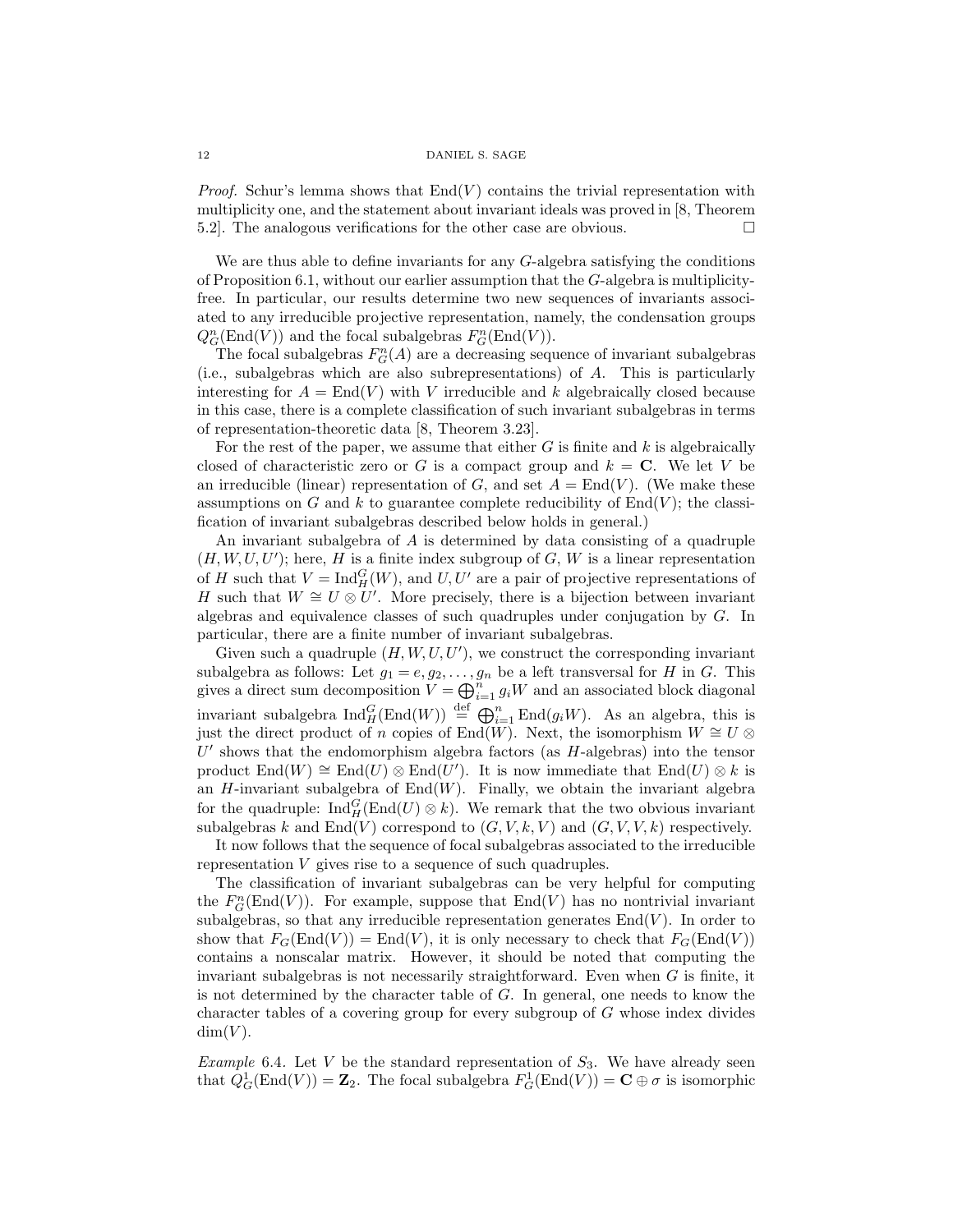to  $C \oplus C$  as an algebra; it comes from the quadruple  $(A_3, \chi, \chi, C)$ , where  $\chi$  is either nontrivial character of  $A_3$ . Since **C** and  $\sigma$  are not  $\zeta^*$ -equivalent in  $\mathcal{Q}_G(F_G^1(\text{End}(V))),$ we have  $Q_G^2(\text{End}(V)) = \mathbb{Z}_2$  and for  $m \geq 2$ ,  $F_G^m(\text{End}(V)) = \mathbb{C}$  (corresponding to  $(S_3, V, \mathbf{C}, V)$ ). Finally,  $Q_G^n(\text{End}(V)) = 1$  for  $n \geq 3$ ,

Example 6.5. Let W be the three-dimensional irreducible representation of  $A_4$ . We will show that  $\mathcal{Q}_{A_4}(\text{End}(W))$  is not associative and does not satisfy the reproductive law.

We have the direct sum decomposition  $\text{End}(W) = \mathbf{C} \oplus Z \oplus Z' \oplus X \oplus Y$ , where  $Z$  and  $Z'$  correspond to the two nontrivial characters of  $A_4$  and  $X$  and  $Y$  are isomorphic to  $W$ . We can choose a basis for  $W$  with respect to which  $Y$  (resp. X) consists of the skew-symmetric (resp. off-diagonal symmetric) matrices and the diagonal  $T$  is the direct sum of  $C$ ,  $Z$ , and  $Z'$ . There are an infinite number of atoms isomorphic to W, parameterized by  $[a:b] \in \mathbf{P}^1(\mathbf{C})$ ; we set

$$
U_{[a:b]} = \text{span}\{(a+b)E_{23} + (a-b)E_{32}, (a-b)E_{13} + (a+b)E_{31}, (a+b)E_{12} + (a-b)E_{21}\}.
$$

In this notation,  $X = U_{[1:0]}$  and  $Y = U_{[0:1]}$ .

Let  $P = U_{[1,1]}$ . It is easily checked that  $P^2 = U_{[1,-1]}$ . We now calculate that  $PC = PZ = PZ' = P, P(P^2) = T, \text{ and } PU_{[a:b]} = T \oplus P^2 \text{ for } [a:b] \neq [1:\pm 1].$ We thus see that  $\mathcal{Q}_{A_4}(\text{End}(W))$  does not satisfy the reproductive law; if  $[a:b] \neq$ [1 :  $\pm 1$ ], there is no V for which  $U_{[a:b]} \in P \circ V$ . To verify that the associative law does not hold, note that  $X \in (P \circ P^2) \circ X = \{C, Z, Z'\} \circ X$ . However,  $P \circ (P^2 \circ X) = P \circ \{C, Z, Z', P\} = \{P, P^2\}$  does not contain X.

Since  $PX = T \oplus P^2$ , we have  $\mathbb{C}, Z, Z', P^2 \in \varpi$ . Also,  $P^2X = T \oplus P$ , so  $Q \in \varpi$ . This implies that  $F_{A_4}^n(\text{End}(W)) = \text{End}(W)$  for all n, and by Corollary 4.4,  $Q_{A_4}^n(\text{End}(W)) = 1$  for all n.

The only nontrivial invariant subalgebra of  $End(W)$  is T. (It corresponds to  $(H, \chi, \chi, \mathbf{C})$ , where  $H \cong \mathbf{Z}_2 \times \mathbf{Z}_2$  is the subgroup of order 4 and  $\chi$  is any nontrivial character of H.) Thus, one knows that  $F_{A_4}(\text{End}(W)) = \text{End}(W)$  as soon as one know that  $P^2 \in \varpi$ .

We conclude by computing the condensation groups and focal subalgebras of endomorphism algebras for simple compact Lie groups.

**Theorem 6.6.** Let  $V$  be an irreducible representation of the simple compact Lie group G. Then  $Q_G^n(\text{End}(V)) = 1$  and  $F_G^n(\text{End}(V)) = \text{End}(V)$  for all n.

*Proof.* If  $V = C$ , the statement is trivial. Any other V has dimension at least 2. By Corollary 4.4, it suffices to show that  $F_G(\text{End}(V)) = \text{End}(V)$ . Moreover, by [8, Theorem 4.3], the only proper invariant subalgebra of  $End(V)$  is C. Hence, we need only show that  $F_G(\text{End}(V))$  contains a nonscalar matrix.

Let  $\lambda$  be the highest weight of V. The highest weight of the dual representation  $V^*$  is  $-w_0\lambda$ , where  $w_0$  is the longest element in the Weyl group. The representation End(V)  $\cong V \otimes V^*$  has a unique irreducible submodule X with highest weight  $\lambda - w_0 \lambda$ . We can write down a highest and lowest weight vector in X explicitly. Let  $v_{\lambda}$  (resp.  $w_{\lambda}$ ) be a highest (resp. lowest) weight vector in V. (The highest and lowest weights are different since dim  $V \geq 2$ .) Extend the set  $\{v_{\lambda}, w_{\lambda}\}\)$  to a basis of weight vectors for V, and let  $v_{\lambda}^*, w_{\lambda}^*$  be the corresponding dual basis vectors in  $V^*$ . Then  $w^*_{\lambda}$  (resp.  $v^*_{\lambda}$ ) is a highest (resp. lowest) weight vector in  $V^*$ . It follows that  $v_{\lambda} \otimes v_{\lambda}^*$  (resp.  $w_{\lambda} \otimes v_{\lambda}^*$ ) is a highest (resp. lowest) weight vector in X.